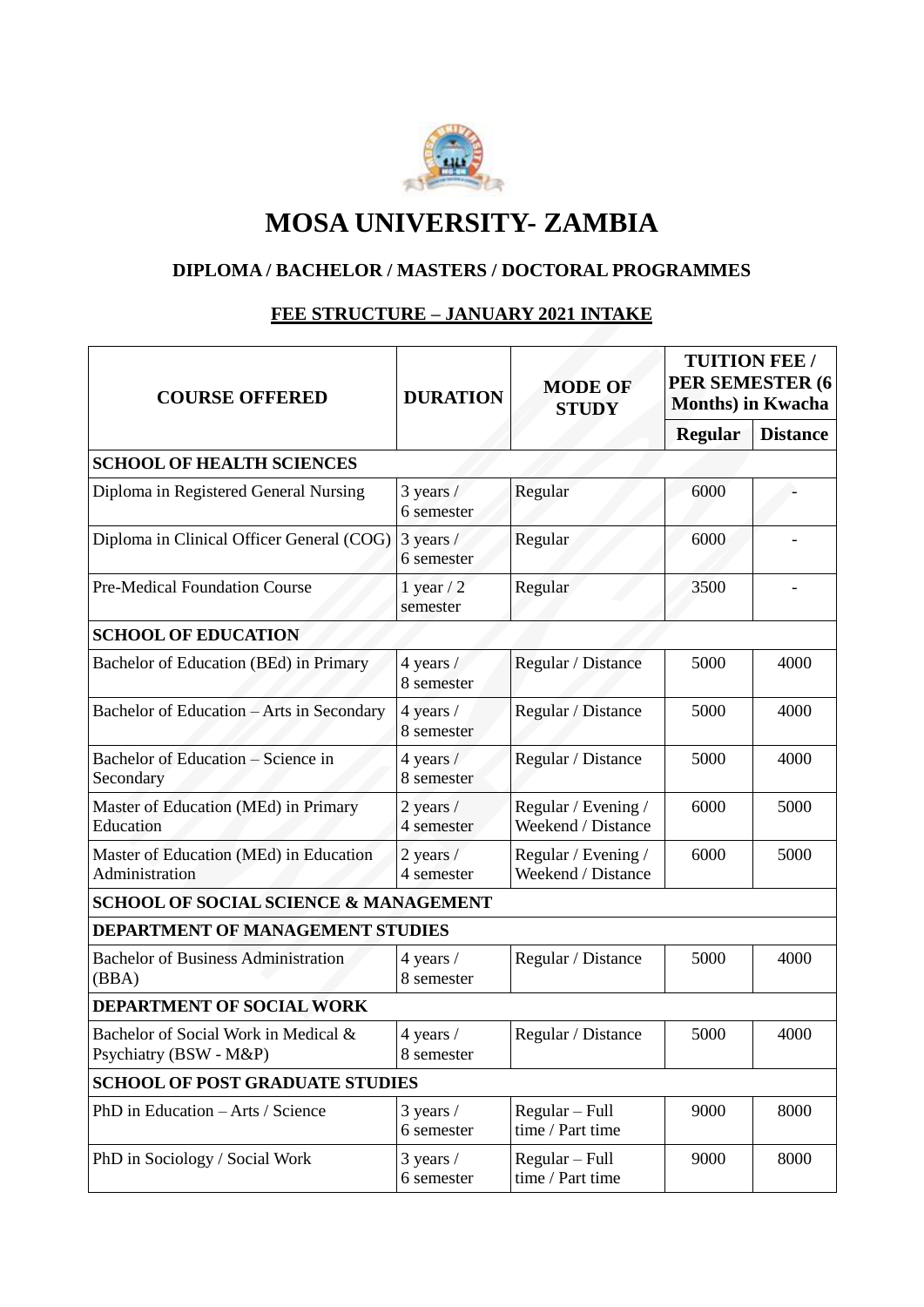#### **OTHER FEES**

| S.             | Fee                                                          | <b>Period</b>   |                | COG               | <b>Other</b>                  | <b>Masters</b>           | PhD                      | <b>Distance</b>          |
|----------------|--------------------------------------------------------------|-----------------|----------------|-------------------|-------------------------------|--------------------------|--------------------------|--------------------------|
| N <sub>0</sub> |                                                              |                 | <b>Nursing</b> |                   | Diploma /<br><b>Bachelors</b> |                          |                          | programe                 |
| 1              | <b>Registration Fee</b>                                      | One time        | 250            | 250               | 250                           | 250                      | 250                      | 250                      |
| $\mathbf{2}$   | <b>Identity Card</b>                                         | One time        | 100            | 100               | 100                           | 100                      | 100                      | 100                      |
| 3              | Library fee                                                  | One time        | 150            | 150               | 150                           | 150                      | 150                      |                          |
| $\overline{4}$ | <b>Medical Fee</b>                                           | One time        | 150            | 150               | 150                           | 150                      | 150                      | $\overline{\phantom{a}}$ |
| 5              | T-Shirt                                                      | One time        | 120            | 120               | 120                           | 120                      | 120                      | 120                      |
| 6              | Internal Exam / Final<br>Exam fee except health<br>courses   | Per<br>semester | 400            | 400               | 400                           | 400                      |                          | 400                      |
| 7              | <b>Student Record card/File</b>                              | One time        | 100            | 100               | 100                           | 100                      | 100                      | 100                      |
| 8              | Sports Fee                                                   | Annually        | 100            | 100               | 100                           | 100                      |                          |                          |
| 9              | Uniform (Each Pair) /<br>Lab coat                            | One time        | 350            | 300               |                               |                          |                          |                          |
| 10             | Indexing with GNC /<br><b>HPCZ</b>                           | One time        | 400            | 250               |                               |                          |                          |                          |
| 11             | <b>GNC Rule book</b>                                         | One time        | 40             | $\overline{a}$    |                               |                          |                          |                          |
| 12             | Learning Guide,<br>Procedure and<br><b>Evaluation Manual</b> | One time        | 450            |                   |                               |                          |                          |                          |
| 13             | Union Fee - Zambia<br><b>Union of Nursing</b>                | One time        | 120            |                   |                               |                          |                          |                          |
| 14             | Thesis Submission /<br>Viva Voce                             | Per<br>Semester |                |                   |                               |                          | 5000                     |                          |
| 15             | Course material                                              | Per<br>Semester |                |                   |                               |                          |                          | 500                      |
| 16             | <b>Teaching Practice</b>                                     | Two time        |                | $\qquad \qquad -$ | $\overline{\phantom{0}}$      | $\overline{\phantom{0}}$ | $\overline{\phantom{a}}$ |                          |
| 17             | <b>IPTR</b> Fee                                              | One time        |                |                   |                               |                          | $\overline{\phantom{0}}$ |                          |
| 18             | Practical's fee                                              | No of<br>week   |                |                   |                               |                          |                          |                          |
| 19             | <b>Graduation Fees</b>                                       | One time        |                |                   |                               |                          |                          |                          |
|                | <b>TOTAL</b>                                                 |                 | 2730           | 1920              | 1370                          | 1370                     | 5870                     | 1470                     |

#### **IMPORTANT NOTE:**

- Clinical Placement Fee Will Be **K150** per week Multiplied by The Number of Weeks the student will be out for practical's apply both Dip. Nursing & Dip. COG.
- Accommodation is available at the campus at **K 1500** per semester (self-catering). Both **Clinical Placement & Accommodation fee** to be paid in **cash** direct to **the accounts office**.